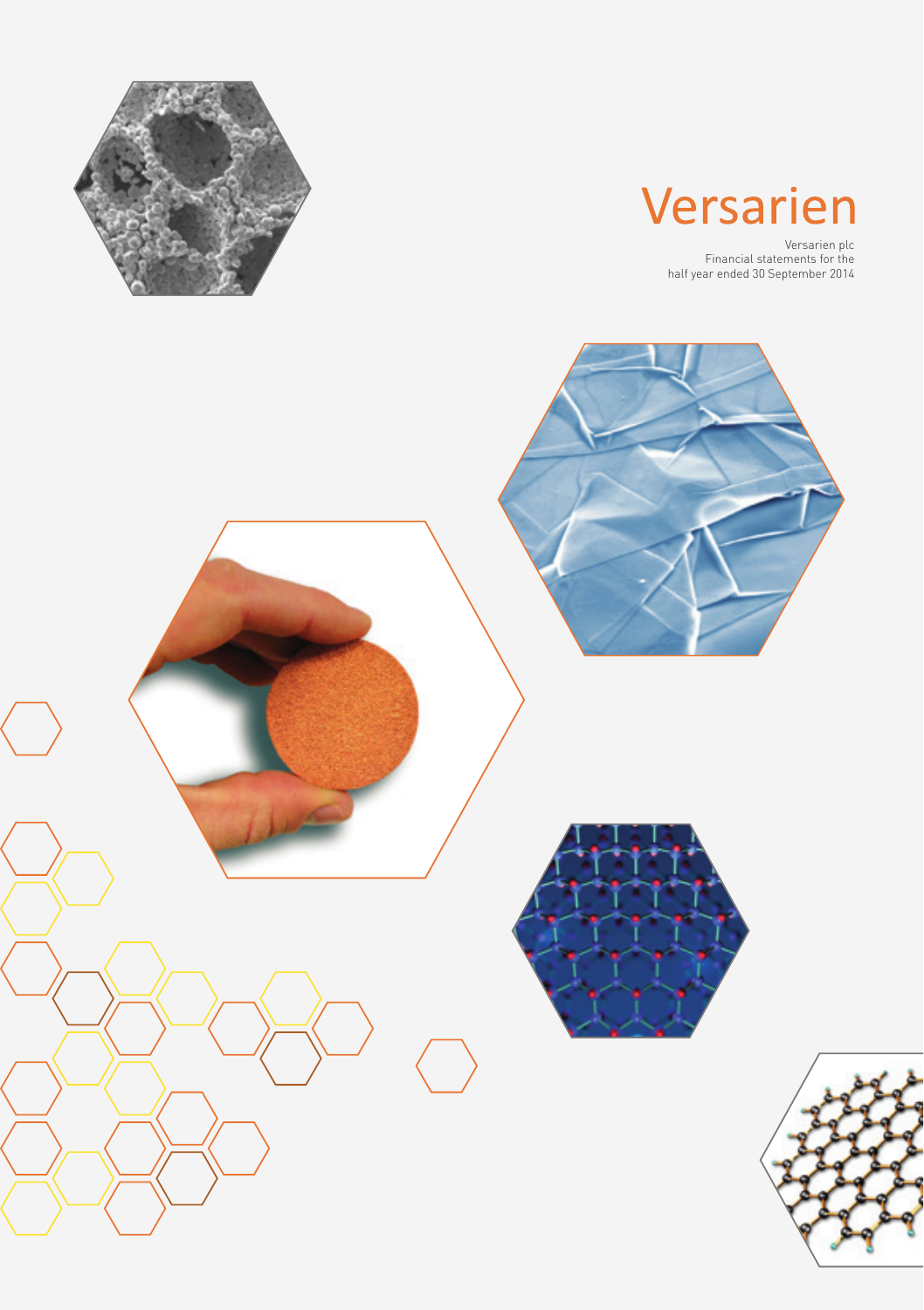# Developing **advanced materials**  and enabling **engineering exploitation**

We utilise proprietary materials technology to create innovative engineering solutions that are capable of having game-changing impact in a broad variety of industry sectors.

Founded in 2010, we have continued to develop advanced materials and processes to satisfy customer specific applications whilst expanding our portfolio of intellectual property through acquisition.

# In this report

### Review of the period

- 01 Highlights
- 02 Chairman's statement
- 03 Chief Executive Officer's statement

#### Financial statements

- 05 Group statement of comprehensive income
- 06 Group statement of financial position
- 07 Group statement of changes in equity
- 08 Statement of Group cash flows
- 09 Note to the statement of Group cash flows
- 10 Notes to the unaudited interim statements
- 12 Group information





about our operations visit our website at

www.versarien.com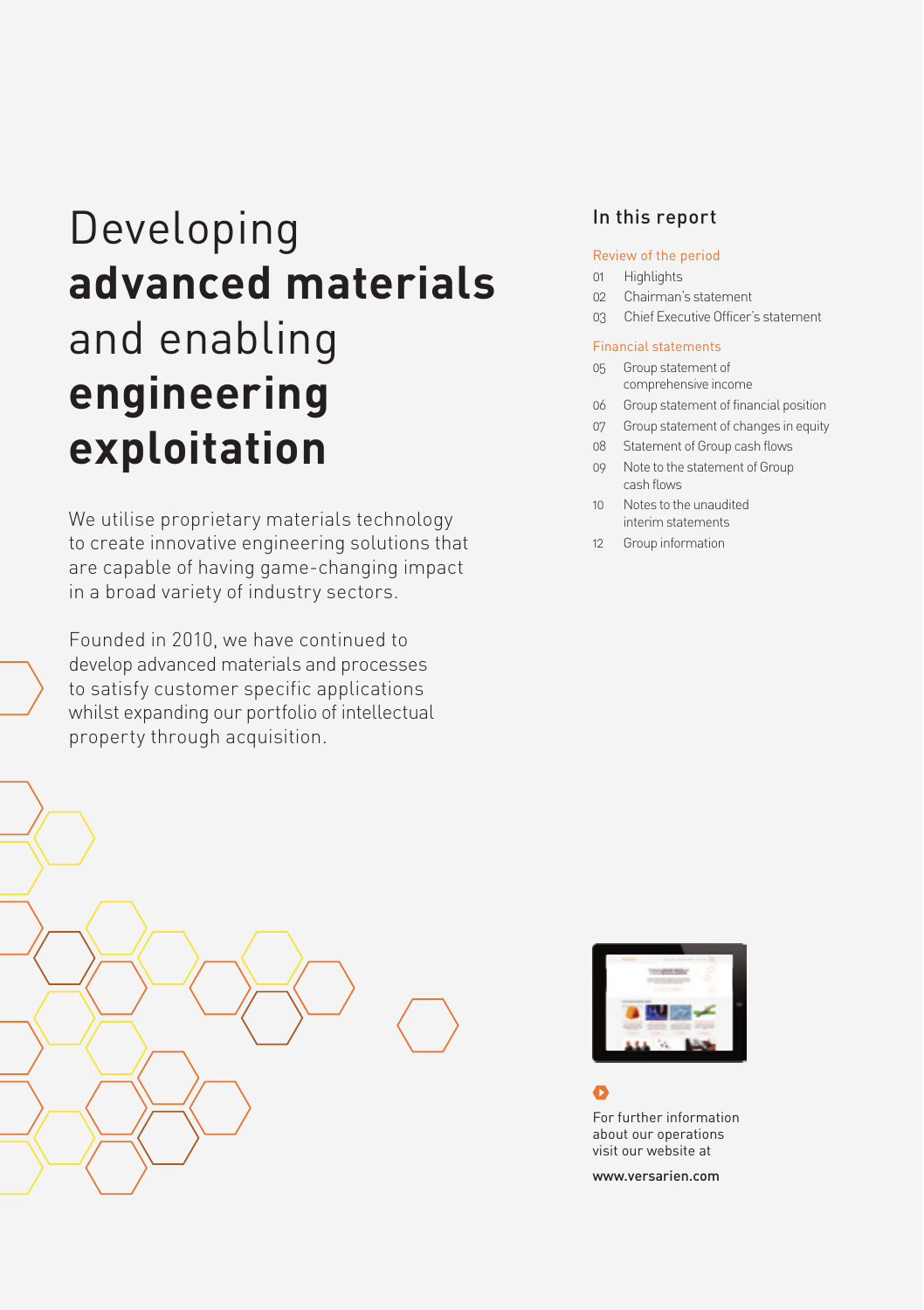# **Highlights**

- $\rightarrow$  Group revenues up 127% to £2.5 million (2013: £1.1 million)
- → EBITDA loss before exceptional costs reduced by 76% to £25,000 (2013: £106,000)
- → Net assets increased by 169% to £7.8 million (2013: £2.9 million) following successful placing of £5.5 million before costs
- $\rightarrow$  Cash at 30 September 2014 of £4.9 million (2013: £0.7 million)
- $\rightarrow$  Acquisition of graphene producer 2-DTech Limited, for a total consideration of £740,000 including £220,000 in cash, £220,000 in new Ordinary shares and £300,000 in project development commitments
- $\rightarrow$  Commencement of joint venture, DV Composite Tooling Limited, to develop cutters incorporating the Group's core technologies for supply to the composites sector
- $\rightarrow$  Total Carbide sales up 118% to £2.4 million (£2013: £1.1 million) with operating profits up 365% to £511,000 (2013: £110,000)
- $\rightarrow$  Versarien Technologies sales of £11,000 (2013: £2,000) with operating loss of £356,000 (2013: £243,000). The Company continues to advance its customer relationships for the commercial production of porous copper foam and has received £63,000 of grants from Innovate UK
- $\rightarrow$  2-DTech Limited sales of £51,000 with operating loss of £102,000; announced partnership with the National Graphene Institute and won its first two grants from Innovate UK to develop graphene applications

Review of the period

Review of the perio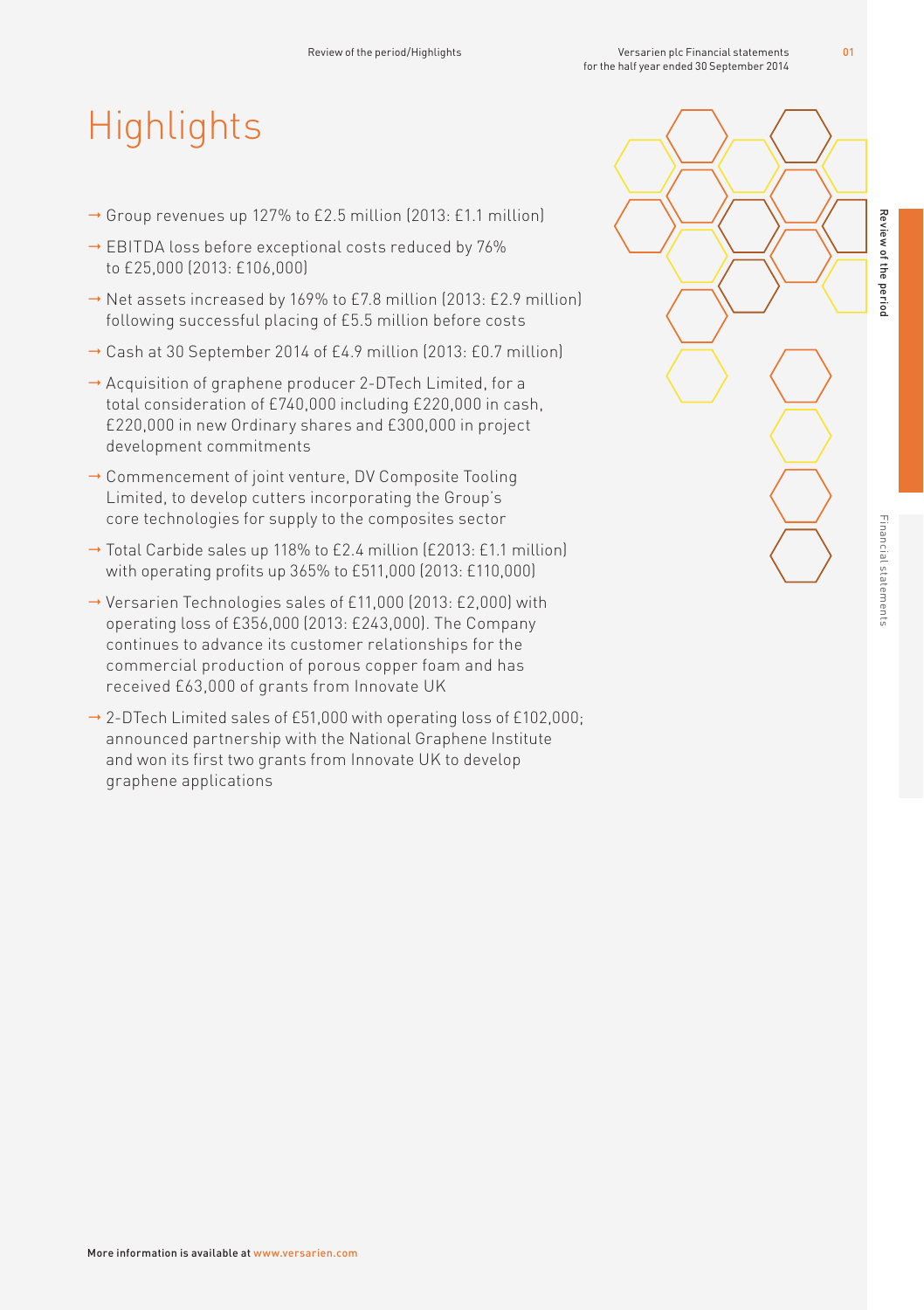# Chairman's statement

Ian Balchin, Non-executive Chairman, Versarien plc

The outlook for the Group remains extremely positive. Total Carbide remains cash generative and will help to support application developments at both Versarien Technologies and 2-DTech whilst they themselves continue to make strides in the development of their technology products. I look forward to reporting on further progress on the full results for the year.

"It was particularly pleasing to note the performance of Total Carbide, which returned an operating profit before exceptional items of £569,000 (2013: £110,000)."

I am pleased to report on the continued progress made by Versarien following its flotation in June of last year. Our business model is to develop the Group's intellectual property portfolio by either establishing new arrangements with research institutions or by identifying embryonic early stage companies that fit with our advanced materials technology.

Since publication of our full year results in July, Versarien has concluded negotiations to start up a joint venture to produce and distribute a new range of tooling for the composites industry which will be strengthened using our graphene and tungsten carbide technologies. We have also agreed terms leading to the Group becoming a partner of the National Graphene Institute. As part of NGI's Technical Advisory Board 2-DTech will develop and communicate a roadmap of strategically managed projects that will be carried out either within The University of Manchester academic schools or elsewhere as appropriate. Further information on both of these developments is contained in the Chief Executive Officer's Report.

In the six months to 30 September 2014, revenues for the Group, including a full period contribution from Total Carbide, were £2.5 million (2013: £1.1million), which returned

an operating loss before exceptional items of £128,000 (2013: £190,000). The pre-tax loss for the period was £296,000 (2013: loss £368,000). It was particularly pleasing to note the performance of Total Carbide, which returned an operating profit, before special and non-recurring items of £569,000 (2013: £110,000). Full details of financial performance are disclosed in the Chief Executive Officer's Report.

A year has now passed since flotation and the Board has reviewed the commitments to corporate governance described in the admission document. The Audit Committee invited tenders for the Group audit and it, together with the Board as a whole, has decided to appoint PwC to report going forwards.

The outlook for the Group remains extremely positive. Total Carbide remains cash generative and will help to support application developments at both Versarien Technologies and 2-DTech whilst they themselves continue to make strides in the development of their technology products. I look forward to reporting on further progress on the full results for the year.

### Ian Balchin

Non-executive Chairman *11 December 2014*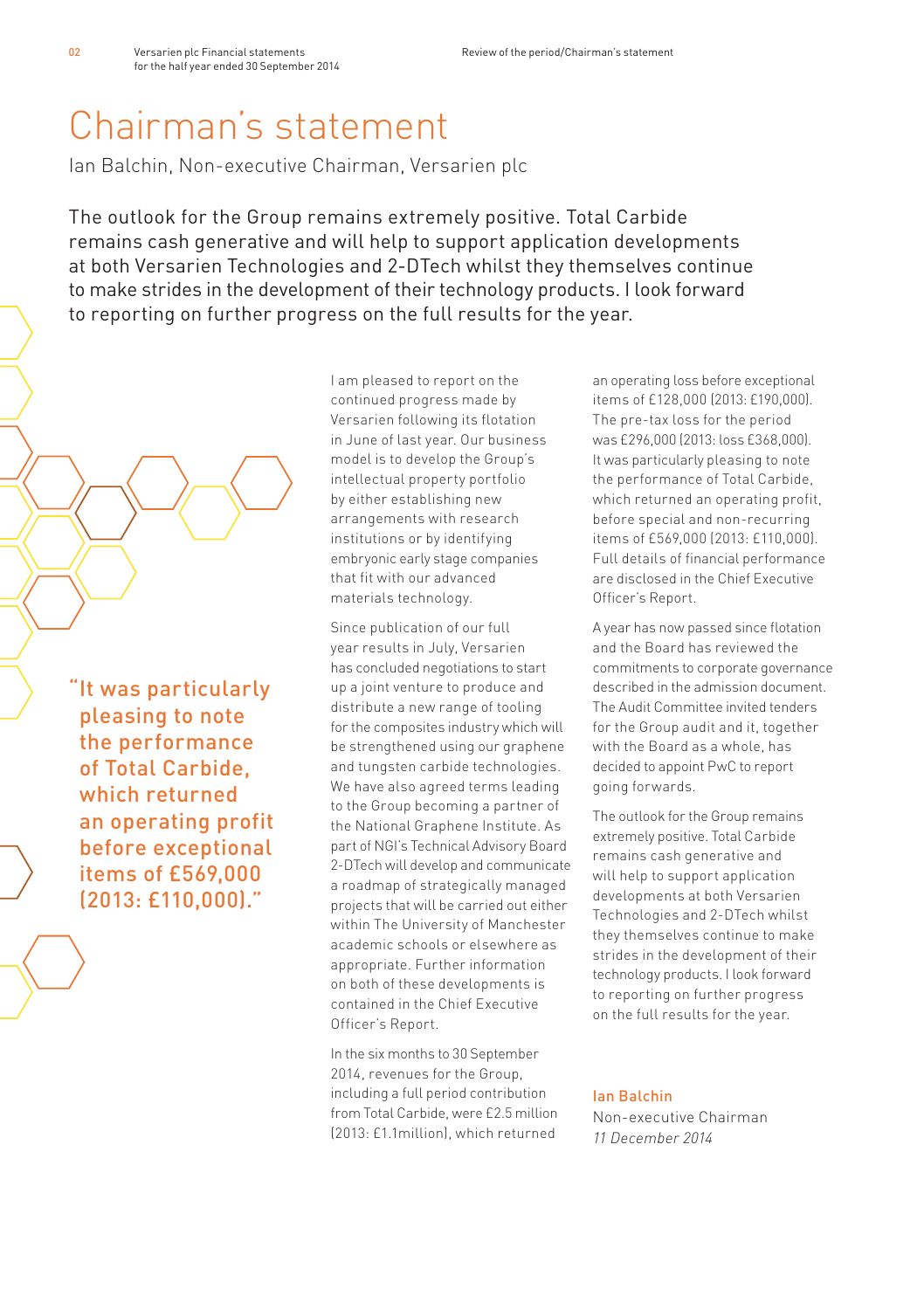# Chief Executive Officer's statement

Neill Ricketts, Chief Executive Officer, Versarien plc

The results for the first half of the year have been particularly pleasing in some respects with the Group near to breaking-even before exceptional items, interest, depreciation and amortisation. Versarien's mature business, Total Carbide Limited, has performed strongly and generated cash to significantly fund the technologies in the Group.

#### Business overview

Since the start of the current financial year Versarien has made significant progress:

 $\rightarrow$  The Group acquired 85% of the issued share capital of 2-DTech from The University of Manchester in May 2014. 2-DTech specialises in the supply, characterisation and early stage development of graphene products. The total consideration for the acquisition was £740,000 settled by a mix of cash, new Ordinary shares and the commitment to fund at least two further graphene-related research projects to be undertaken by The University of Manchester to a total of £300,000. These will be in graphene-enhanced composites and graphene-enhanced inks.

 The technology and expertise we have acquired through 2-DTech will enable a significant enhancement of the Versarien product range, building upon the Group's experience in manufacturing for the technology sector and enabling Versarien to apply its experience and expertise to commercialising the considerable market opportunities for graphene in the UK and abroad.

 In line with Versarien's strategy of supporting the road to product commercialisation through technology finance, the Company announced in November that 2-DTech has been awarded two separate grants from InnovateUK,  formerly known as the Technology Strategy Board. It will receive £80,000 as part of a collaborative project with Evodental, a dental implant centre providing full mouth reconstruction and surgery, to produce graphene-reinforced polymers for fixed dental prostheses. 2-DTech will also receive £98,000 to explore the functionalisation of solid-state dye-sensitised solar cells, which will be expedited in conjunction with Dyesol Ltd, the Australian solar clean tech company.

 Last month 2-DTech also announced that it had signed a memorandum of understanding (MOU) with The National Graphene Institute (NGI), which once finalised will result in 2-DTech becoming a project partner of the NGI. Under the terms of the MOU, this partnership will bring together the graphene technology and applications potential that exists through The University of Manchester and the NGI, with the operational aspects of new product development and manufacturing expertise that 2-DTech and the other Versarien business divisions can offer. 2-DTech will also undertake its research and development project activity with the NGI in the NGI's £61 million purpose built centre, which is located on The University of Manchester campus and is due to open in March 2015.

 $\rightarrow$  In April 2014, Versarien raised £5,500,000 (before  expenses) through the placing of 21,153,847 new Ordinary shares at 26 pence per share. The placing was oversubscribed and the proceeds used to fund the acquisition of 2-DTech and the development of the Group's technology.

 $\rightarrow$  In November 2014, the Group agreed terms to form a 50:50 joint venture with Dimar Limited, a leading manufacturer of cutting tools based in Israel, to distribute a new range of tooling for the composites industry. The new venture, DV Composites Limited, will leverage Versarien's existing sales channels into the automotive, aerospace and marine sectors. Dimar currently sells a range of high performance tooling to a number of global organisations in these sectors. DV Composites will be based and operate out of Versarien's headquarters in Mitcheldean and will distribute these new products, alongside its development products for the composite industry, enabling further traction.

#### Financial results

The results for the first half of the year have been particularly pleasing in some respects with the Group near to breaking-even before exceptional items, interest, depreciation and amortisation. Versarien's mature business, Total Carbide Limited, has performed strongly and generated cash to significantly fund the technologies in the Group. We have used comparatively little of the funds

Review of the period

Review of the perior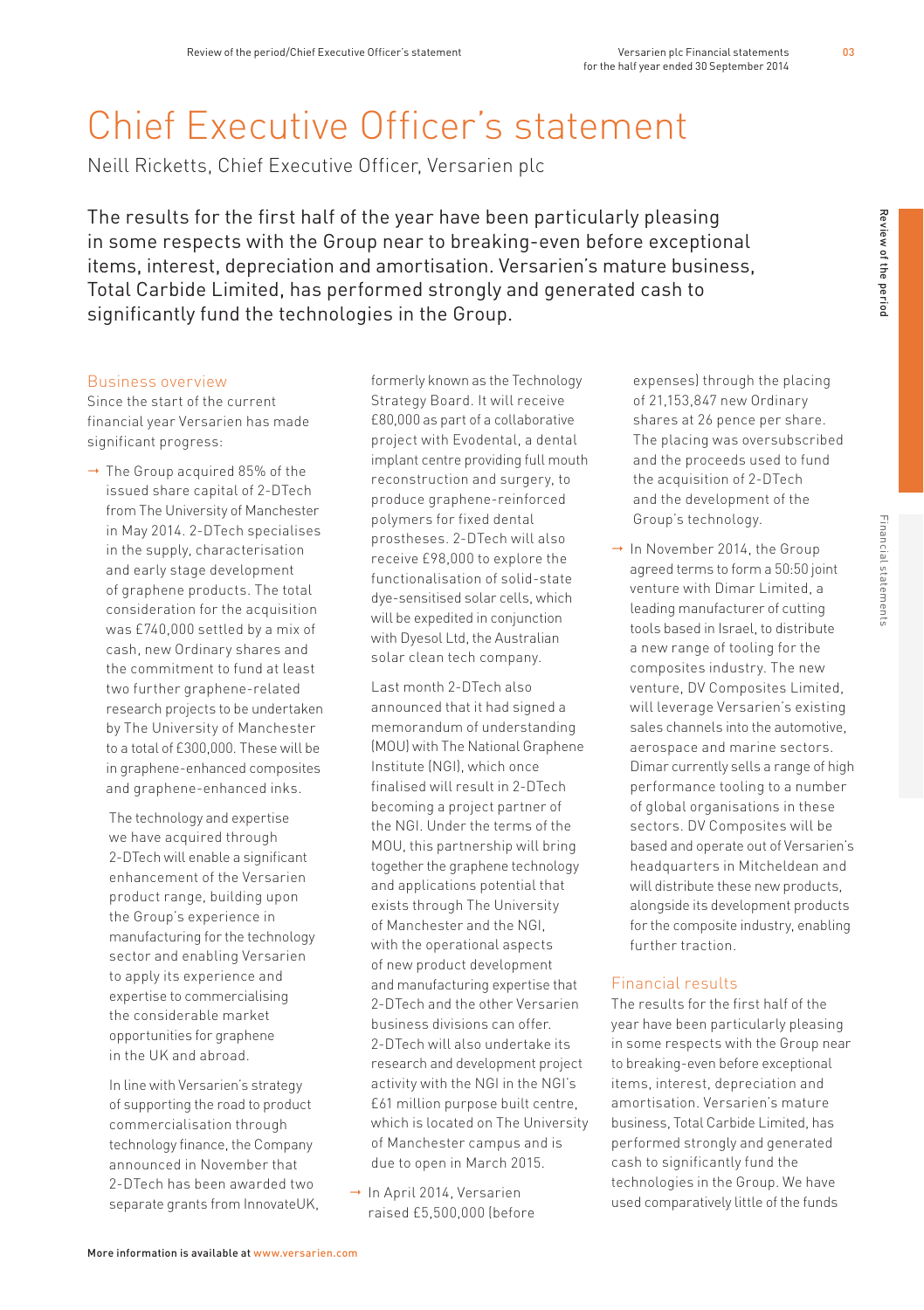# Chief Executive Officer's statement *continued*

Neill Ricketts, Chief Executive Officer, Versarien plc

## Financial results continued

raised from the placing and at the half year had cash and facilities of £5.5 million. In addition, the Group's bankers have agreed to provide further facilities of £0.75 million for asset funding. Consequently, we remain well placed to continue to roll out our technologies.

The Group's revenue for the first six months of the financial year totalled £2,479,000 (2013: £1,081,000) with operating losses before exceptional items reduced to £128,000 (2013: £190,000). This includes a full period of trading from Total Carbide. Exceptional items of £164,000 (2013: £173,000) include £96,000 in respect of moving Total Carbide production facilities, £45,000 acquisition costs and £23,000 set-up costs for the associated company venture, DV Composite Tooling Limited. The resulting pre tax loss for the six months to 30 September was £296,000 (2013: loss £368,000). Following the placing and acquisition of 2DTech Limited, completed on 1 May 2014, Group net assets at the half year were £7,823,000 (2013: £2,872,000).

## Total Carbide Limited

Total Carbide sales were £2,441,000 (2013: £1,080,000) with an operating profit before exceptional items of £569,000 (2013: £110,000), a return of 23% on sales (2013: 10%). The business is highly operationally geared and enjoyed a substantial increase in demand from the oil and gas sector in the first half.

The lease on the factory premises is due to end in February 2016 and the business will therefore be relocated. Work has begun on the planning and implementation of the move including employing staff to set up some production capability at the Group's Mitcheldean facility, the costs of which total £96,000 and have been treated as exceptional items.

## Versarien Technologies Limited

VTL's revenue for the period was minimal at £11,000 (2013: £2,000) with an operating loss of £356,000 (2013: £243,000). At the start of the year the company had capitalised £70,000 in respect of development costs and in the six months to 30 September has added a further £103,000 as work continued on specific applications and processes. Grant payments received in respect of these projects totalled £69,000, which has been credited to deferred income.

As well as continuing to develop custom solutions for specific clients the Company has also commenced development of standard products for supply of IGBT power semi-conductor thermal management devices, integrated power modules for hybrid and electric vehicles, compact high efficiency liquid to liquid heat exchangers for domestic heat pumps and air heat sinks which outperform competing ceramic products. To support this strategy VTL has strengthened its development team with the recruitment of three senior engineers, which will enable the Company to progress with both custom and standard product offerings.

VTL has also signed its first distribution agreement for the supply of VersarienCu to research establishments.

## 2-DTech Limited

Since its acquisition on 1 May 2014, 2-DTech's income for the period was £51,000 and its grant income was £25,000 leaving £225,000 in deferred income to release as the projects currently underway roll out. This produced an operating loss for the post-acquisition period of £102,000.

### As a result of 2-DTech's

progress referred to in the business overview we have strengthened the team further by the appointment of Dr Nigel Salter (ex-Oxford Instruments technical director) as managing

director, Dr Aravind Vijayaraghaven (lecturer in nanomaterials at The University of Manchester, and public engagement co-ordinator for the National Graphene Institute) as a consultant and Dr Andrew Strudwick (BASF graphene scientist) as a research scientist.

## DV Composite Tooling Limited

This joint venture with Dimar Limited, an Israeli based company, is in its start-up phase and as at the half year we had expended £23,000 on start up costs which have been accounted for as exceptional items. The product range was launched at the Advanced Engineering UK 2014 Show held at the NEC in Birmingham earlier this month and was well received. It provides the Group with an opportunity to use its core technologies with Dimar's products for the fast growing composites industry.

# Outlook

2-DTech is the youngest company in the Group but its recent achievements provide the Board with confidence that it will make financial progress over the coming year. Versarien Technologies is fast developing its technology platform but timing of substantial revenues is highly dependent upon customers' time horizons. Total Carbide's results are linked to activity within the Oil and Gas sectors, but despite the drop in the oil price, are expected to continue to help support our technology businesses as they develop.

The Group continues to look for appropriate acquisition opportunities that fit its business model and will enhance its product offerings. Overall the Board views the future with much optimism.

## Neill Ricketts

Chief Executive Officer *11 December 2014*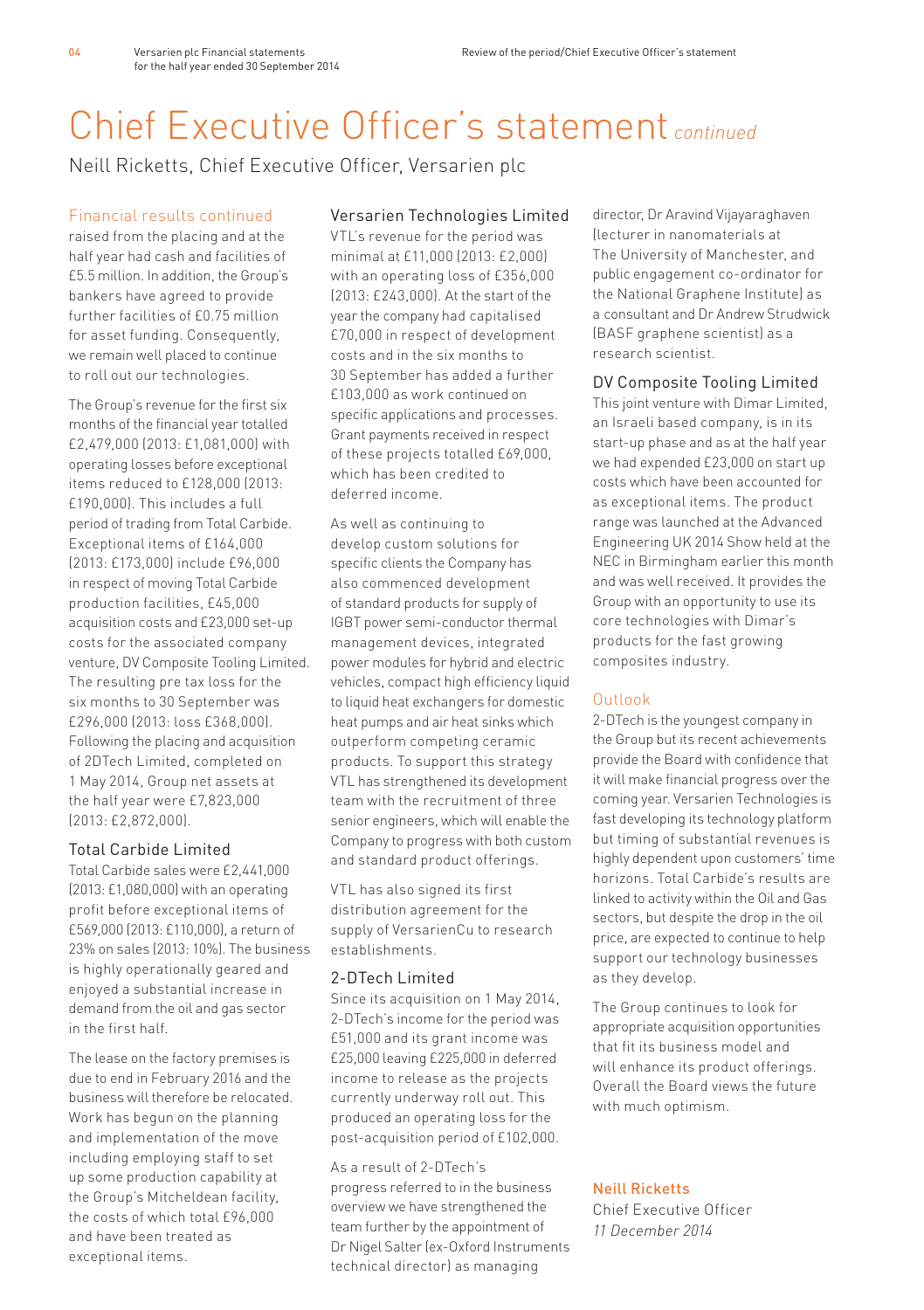# Group statement of comprehensive income

For the half year ended 30 September 2014

|                                                                      | Notes          | Six months ended<br>30 September<br>2014<br>Unaudited<br>£'000 | Six months ended<br>30 September<br>2013<br>Unaudited<br>£'000 | Review of the period<br>Year ended<br>31 March<br>2014<br>Audited<br>£'000 |
|----------------------------------------------------------------------|----------------|----------------------------------------------------------------|----------------------------------------------------------------|----------------------------------------------------------------------------|
| <b>Continuing operations</b>                                         |                |                                                                |                                                                |                                                                            |
| Revenue                                                              |                | 2,479                                                          | 1.081                                                          | 2,953                                                                      |
| Cost of sales                                                        |                | (1, 469)                                                       | (787)                                                          | (1,881)                                                                    |
| Gross profit                                                         |                | 1,010                                                          | 294                                                            | 1.072                                                                      |
| Other operating income                                               |                | 25                                                             | 65                                                             | 98                                                                         |
| Operating expenses (including exceptional items)                     |                | (1, 327)                                                       | [722]                                                          | (1, 811)                                                                   |
| Loss from operations before exceptional items                        |                | (128)                                                          | [190]                                                          | (444)                                                                      |
| Exceptional items                                                    | $\overline{2}$ | (164)                                                          | [173]                                                          | [197]                                                                      |
| Loss from operations                                                 |                | (292)                                                          | [363]                                                          | [641]                                                                      |
| Finance charge                                                       |                | (4)                                                            | [5]                                                            | (12)                                                                       |
| Loss before income tax                                               |                | [296]                                                          | [368]                                                          | Financial statements<br>[653]                                              |
| Income tax                                                           |                |                                                                |                                                                |                                                                            |
| Loss for the period                                                  |                | (296)                                                          | (368)                                                          | (653)                                                                      |
| Loss attributable to:                                                |                |                                                                |                                                                |                                                                            |
| - Owner of the parent company                                        |                | (281)                                                          | (368)                                                          | (653)                                                                      |
| - Non-controlling interest                                           |                | (15)                                                           |                                                                |                                                                            |
|                                                                      |                | [296]                                                          | (368)                                                          | (653)                                                                      |
| Loss per share attributable to the equity holders<br>of the Company: |                |                                                                |                                                                |                                                                            |
| Basic and diluted                                                    | 3              | (0.28p)                                                        | [0.52p]                                                        | [0.85p]                                                                    |

There were no comprehensive gains or losses in the year other than those included in the Group Statement of Comprehensive Income.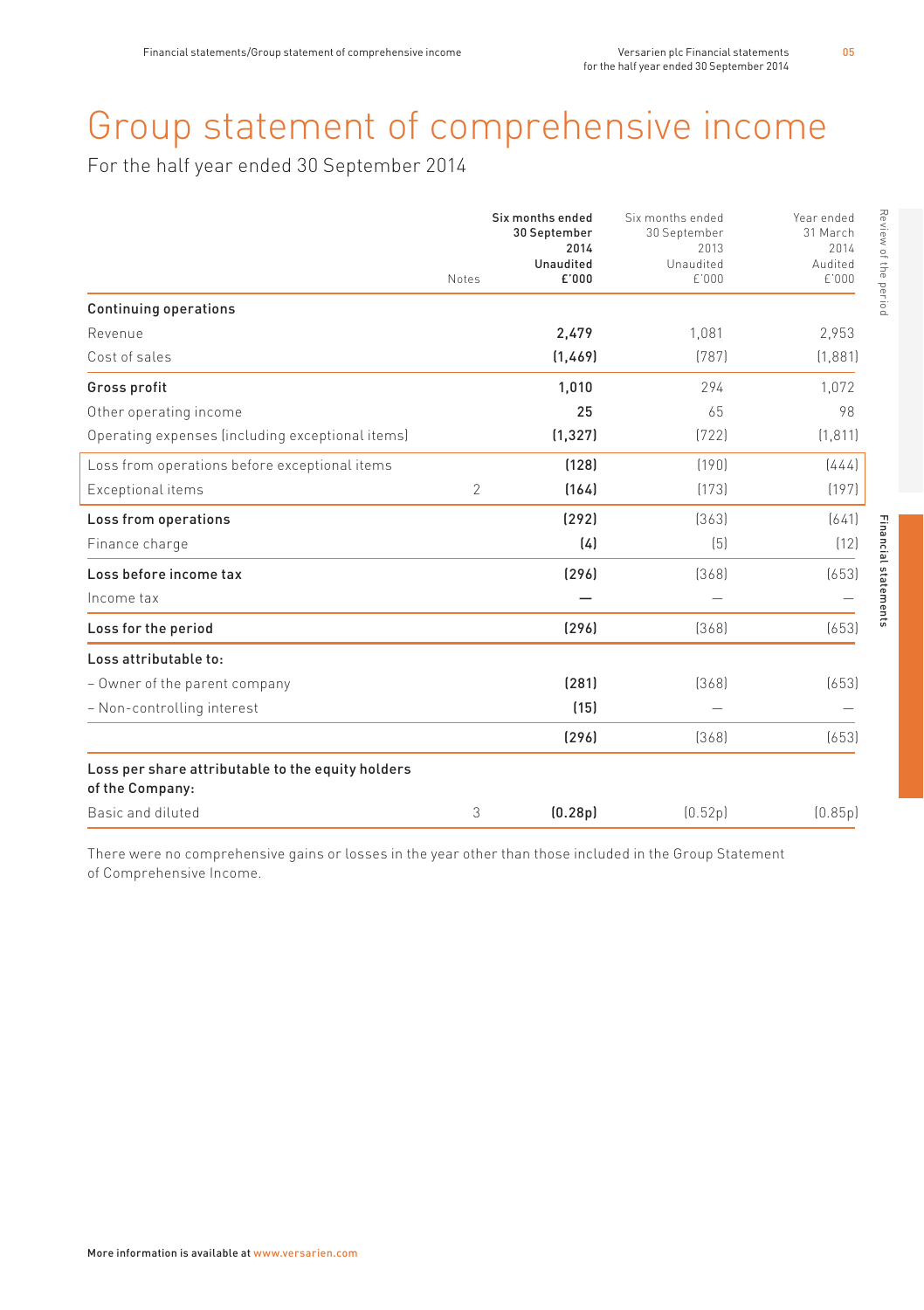# Group statement of financial position

As at 30 September 2014

|                                                     |      | 30 September<br>2014<br>Unaudited | 30 September<br>2013<br>Unaudited | 31 March<br>2014<br>Audited |
|-----------------------------------------------------|------|-----------------------------------|-----------------------------------|-----------------------------|
|                                                     | Note | £'000                             | £'000                             | £'000                       |
| Assets                                              |      |                                   |                                   |                             |
| Non-current assets                                  |      |                                   |                                   |                             |
| Goodwill and other intangibles                      | 4    | 1,307                             | 610                               | 586                         |
| Property and equipment                              |      | 1,236                             | 1,149                             | 1,091                       |
| Deferred taxation                                   |      | 65                                | 65                                | 65                          |
|                                                     |      | 2,608                             | 1,824                             | 1,742                       |
| <b>Current assets</b>                               |      |                                   |                                   |                             |
| Inventory                                           |      | 907                               | 724                               | 765                         |
| Trade and other receivables                         |      | 983                               | 856                               | 955                         |
| Cash and cash equivalents                           |      | 4,871                             | 668                               | 215                         |
|                                                     |      | 6,761                             | 2,248                             | 1,935                       |
| <b>Total assets</b>                                 |      | 9,369                             | 4,072                             | 3.677                       |
| Equity                                              |      |                                   |                                   |                             |
| Called up share capital                             |      | 1,054                             | 831                               | 831                         |
| Share premium                                       |      | 7,138                             | 1,853                             | 1,853                       |
| Merger reserve                                      |      | 1,017                             | 1,017                             | 1,017                       |
| Share-based payment reserve                         |      | 47                                | 23                                | 35                          |
| Retained earnings                                   |      | (1, 418)                          | [852]                             | [1.137]                     |
| Equity attributable to owners of the parent company |      | 7,838                             | 2,872                             | 2,599                       |
| Non-controlling interest                            |      | (15)                              |                                   |                             |
| <b>Total equity</b>                                 |      | 7,823                             | 2,872                             | 2,599                       |
| Liabilities                                         |      |                                   |                                   |                             |
| Non-current liabilities                             |      |                                   |                                   |                             |
| Trade and other payables                            |      | 113                               | 111                               | 115                         |
| Provisions                                          |      | 200                               | 200                               | 200                         |
| Long-term borrowings                                |      |                                   | 73                                | 34                          |
|                                                     |      | 313                               | 384                               | 349                         |
| <b>Current liabilities</b>                          |      |                                   |                                   |                             |
| Trade and other payables                            |      | 886                               | 544                               | 549                         |
| Invoice discounting advances                        |      |                                   | 231                               | 156                         |
| Deferred consideration                              |      | 300                               |                                   |                             |
| Current portion of long-term borrowings             |      | 47                                | 41                                | 24                          |
|                                                     |      | 1,233                             | 816                               | 729                         |
| <b>Total liabilities</b>                            |      | 1,546                             | 1,200                             | 1,078                       |
| Total equity and liabilities                        |      | 9,369                             | 4,072                             | 3.677                       |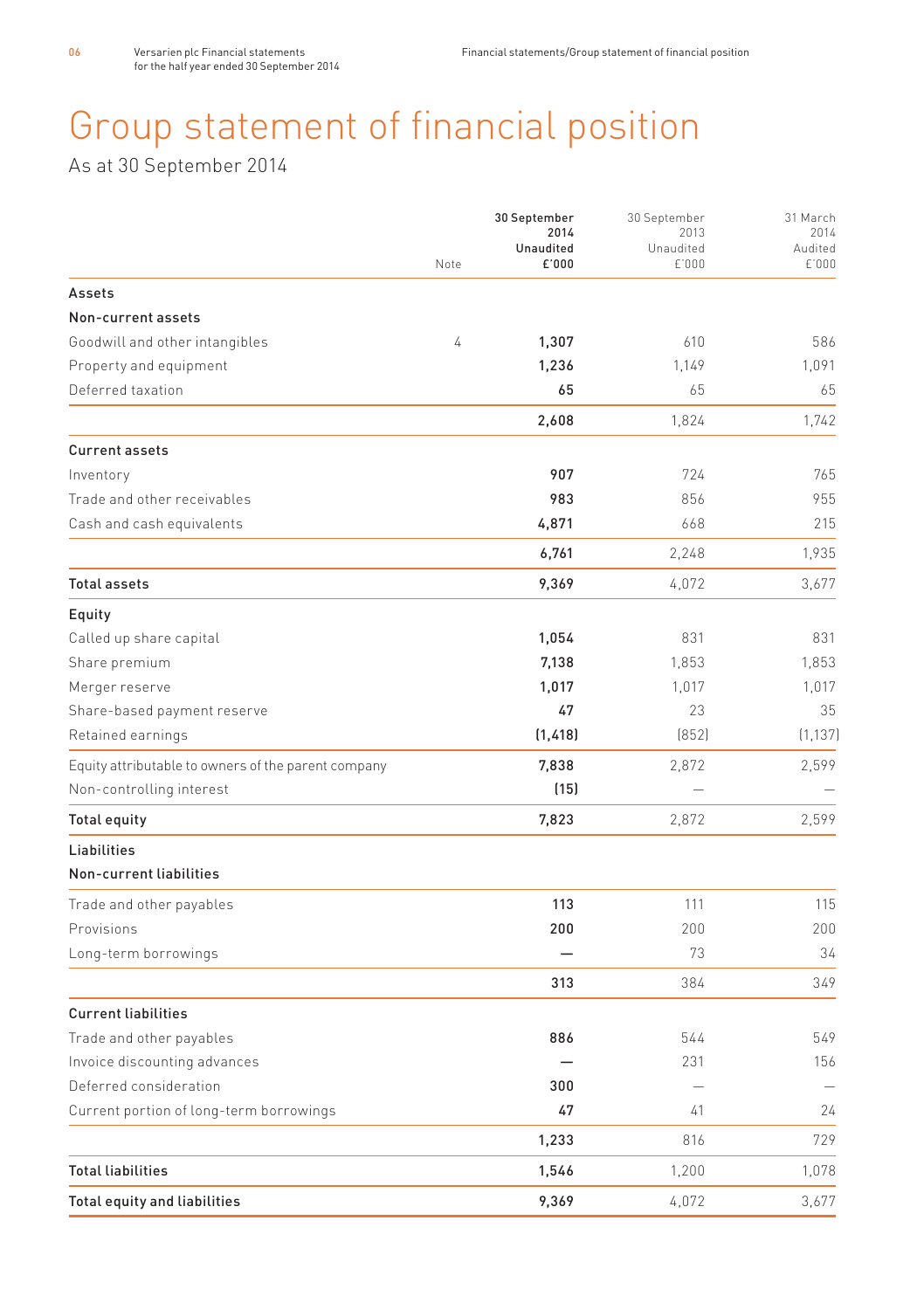# Group statement of changes in equity

For the half year ended 30 September 2014

| <i>(unaudited)</i>                         | 1,054                     | 7,138                                | 1,017                      | 47                                         | (1, 418)                      | (15)                                       | 7,823                    |
|--------------------------------------------|---------------------------|--------------------------------------|----------------------------|--------------------------------------------|-------------------------------|--------------------------------------------|--------------------------|
| At 30 September 2014                       |                           |                                      |                            |                                            |                               |                                            |                          |
| Share-based charge                         |                           |                                      |                            | 12                                         |                               |                                            | 12                       |
| Loss for the period                        |                           |                                      |                            |                                            | [281]                         | [15]                                       | [296]                    |
| Cost of share issue                        |                           | (252)                                |                            | $\equiv$                                   |                               |                                            | [252]                    |
| Issue of shares                            | 223                       | 5,537                                |                            |                                            |                               |                                            | 5,760                    |
| At 1 April 2014 (audited)                  | 831                       | 1,853                                | 1,017                      | 35                                         | (1, 137)                      |                                            | 2,599                    |
| Share-based payments                       |                           |                                      |                            | 12                                         |                               |                                            | 12                       |
| Loss for the period                        |                           |                                      |                            | $\equiv$                                   | (285)                         |                                            | (285)                    |
| At 30 September 2013<br><i>(unaudited)</i> | 831                       | 1,853                                | 1,017                      | 23                                         | [852]                         |                                            | 2,872                    |
| Loss for the period                        |                           |                                      | $\equiv$                   |                                            | [368]                         |                                            | (368)                    |
| Share-based charge                         |                           |                                      | $\equiv$                   | 23                                         |                               |                                            | 23                       |
| Cost of share issue                        |                           | (581)                                | $\overline{\phantom{0}}$   |                                            |                               |                                            | (581)                    |
| Issued in the period                       | 302                       | 2,434                                | 964                        | $\overline{\phantom{0}}$                   |                               |                                            | 3,700                    |
| At 1 April 2013 (unaudited)                | 529                       |                                      | 53                         |                                            | [484]                         |                                            | 98                       |
|                                            | Share<br>capital<br>£'000 | Share<br>premium<br>account<br>£'000 | Merger<br>reserve<br>£'000 | Share-based<br>payment<br>reserve<br>£'000 | Retained<br>Earnings<br>£'000 | $Non-$<br>controlling<br>interest<br>£'000 | Total<br>equity<br>£'000 |

Included within the merger reserve is £53,000 in respect of the merger with Versarien Technologies Limited and £964,000 in respect of the acquisition of Total Carbide Limited. £212,000 in respect of the acquisition of 2D-Tech Limited is included within the share premium account.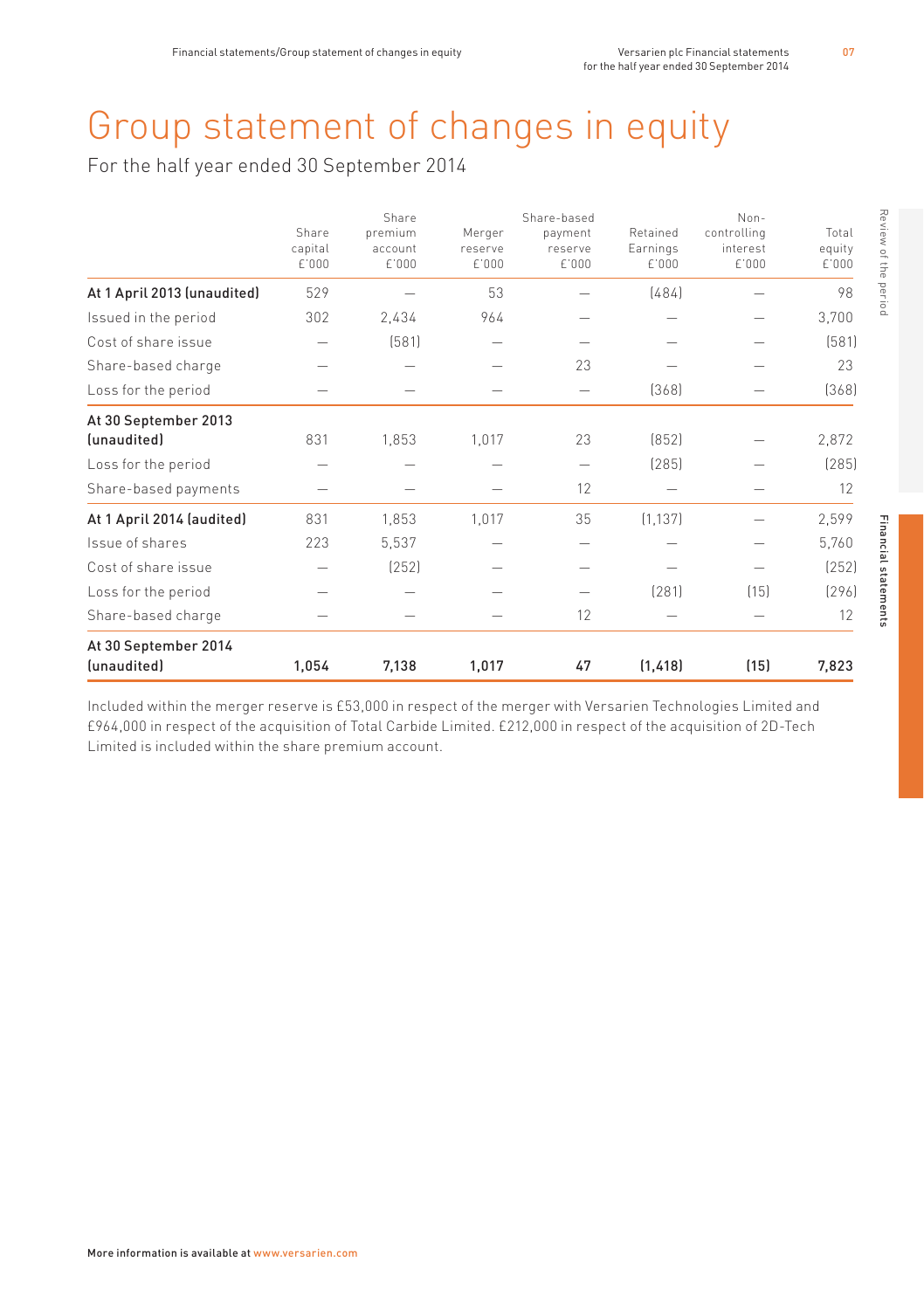# Statement of Group cash flows

For the half year ended 30 September 2014

|                                                   | Six months ended<br>30 September<br>2014<br>Unaudited<br>£'000 | Six months ended<br>30 September<br>2013 | Year ended<br>31 March<br>2014 |
|---------------------------------------------------|----------------------------------------------------------------|------------------------------------------|--------------------------------|
|                                                   |                                                                | Unaudited<br>£'000                       | Audited<br>£'000               |
| Cash flows from operating activities              |                                                                |                                          |                                |
| Cash used in operations                           | (300)                                                          | [429]                                    | [715]                          |
| Interest paid                                     | (4)                                                            | (5)                                      | (12)                           |
| Net cash from operating activities                | (304)                                                          | [434]                                    | [727]                          |
| Cash flows from investing activities              |                                                                |                                          |                                |
| Acquisition of subsidiaries, net of cash acquired | 37                                                             | (1, 175)                                 | (1, 175)                       |
| Purchase of intangible non-current assets         | (103)                                                          | [17]                                     | [18]                           |
| Purchase of tangible non-current assets           | (95)                                                           | (5)                                      | [33]                           |
| Net cash from investing activities                | (161)                                                          | (1, 197)                                 | (1, 226)                       |
| Cash flows from financing activities              |                                                                |                                          |                                |
| Share issue                                       | 5.540                                                          | 2.650                                    | 2.650                          |
| Costs of share issue                              | (252)                                                          | (581)                                    | (581)                          |
| Repayment of finance leases                       | (11)                                                           | [33]                                     | [89]                           |
| Invoice discounting loan                          | (156)                                                          | 231                                      | 156                            |
| Net cash from financing activities                | 5,121                                                          | 2,267                                    | 2,136                          |
| Increase in cash and cash equivalents             | 4,656                                                          | 636                                      | 183                            |
| Cash and cash equivalents at start of period      | 215                                                            | 32                                       | 32                             |
| Cash and cash equivalents at end of period        | 4,871                                                          | 668                                      | 215                            |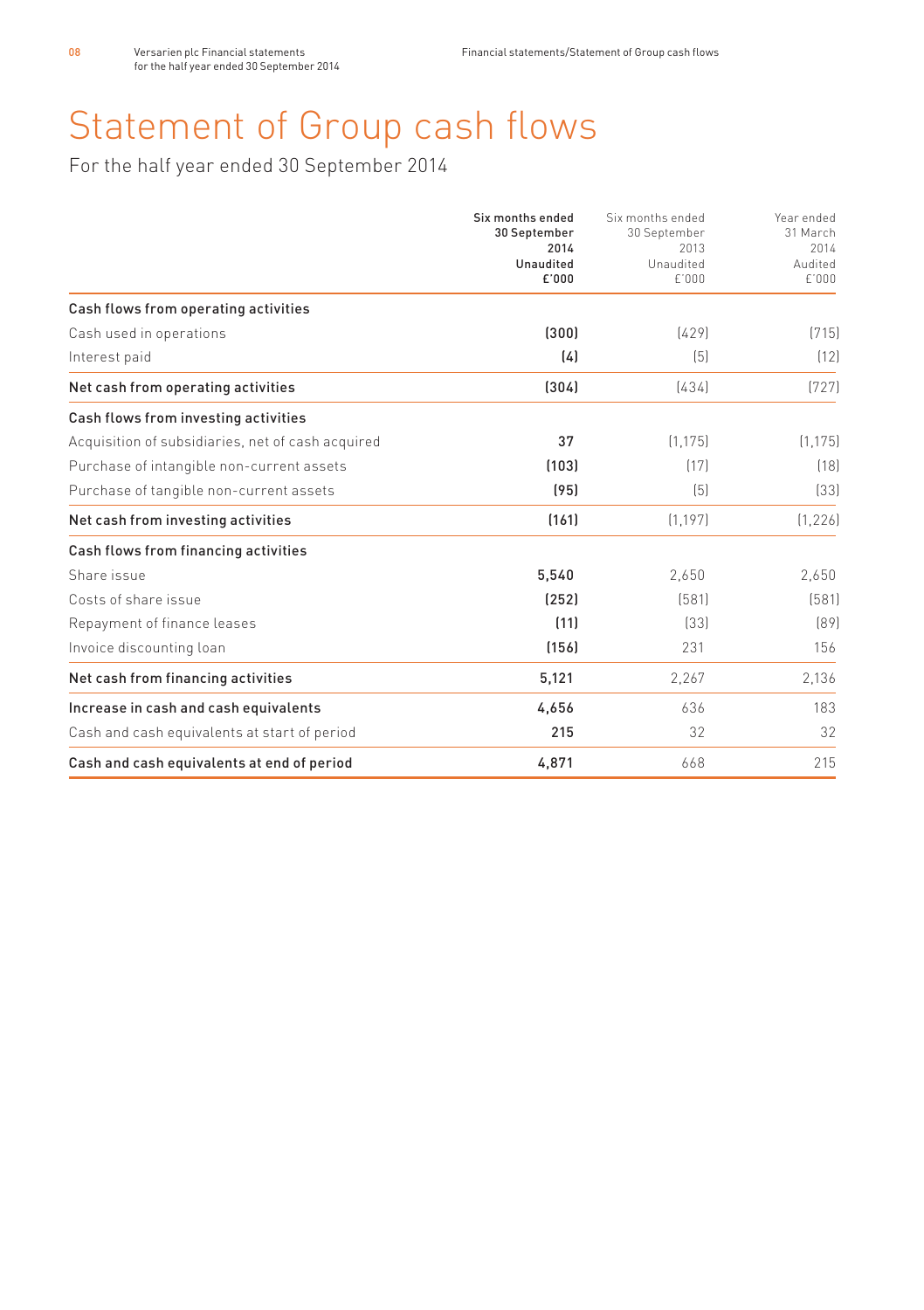# Note to the statement of Group cash flows

For the half year ended 30 September 2014

|                                                    | Six months ended<br>30 September<br>2014<br>Unaudited<br>£'000 | Six months ended<br>30 September<br>2013<br>Unaudited<br>£'000 | Review of the period<br>Year ended<br>31 March<br>2014<br>Audited<br>£1000 |
|----------------------------------------------------|----------------------------------------------------------------|----------------------------------------------------------------|----------------------------------------------------------------------------|
| Loss before income tax                             | [296]                                                          | [368]                                                          | (653)                                                                      |
| Share-based charge                                 | 12                                                             | 23                                                             | 35                                                                         |
| Depreciation and amortisation                      | 103                                                            | 84                                                             | 194                                                                        |
| Finance costs                                      | 4                                                              | 5                                                              | 12                                                                         |
| Increase in inventories                            | [132]                                                          | (20)                                                           | [61]                                                                       |
| Decrease/lincreasel in trade and other receivables | 14                                                             | (97)                                                           | (131)                                                                      |
| Decrease in trade and other payables               | (5)                                                            | (56)                                                           | (111)                                                                      |
| Cash used in operations                            | (300)                                                          | [429]                                                          | (715)                                                                      |

09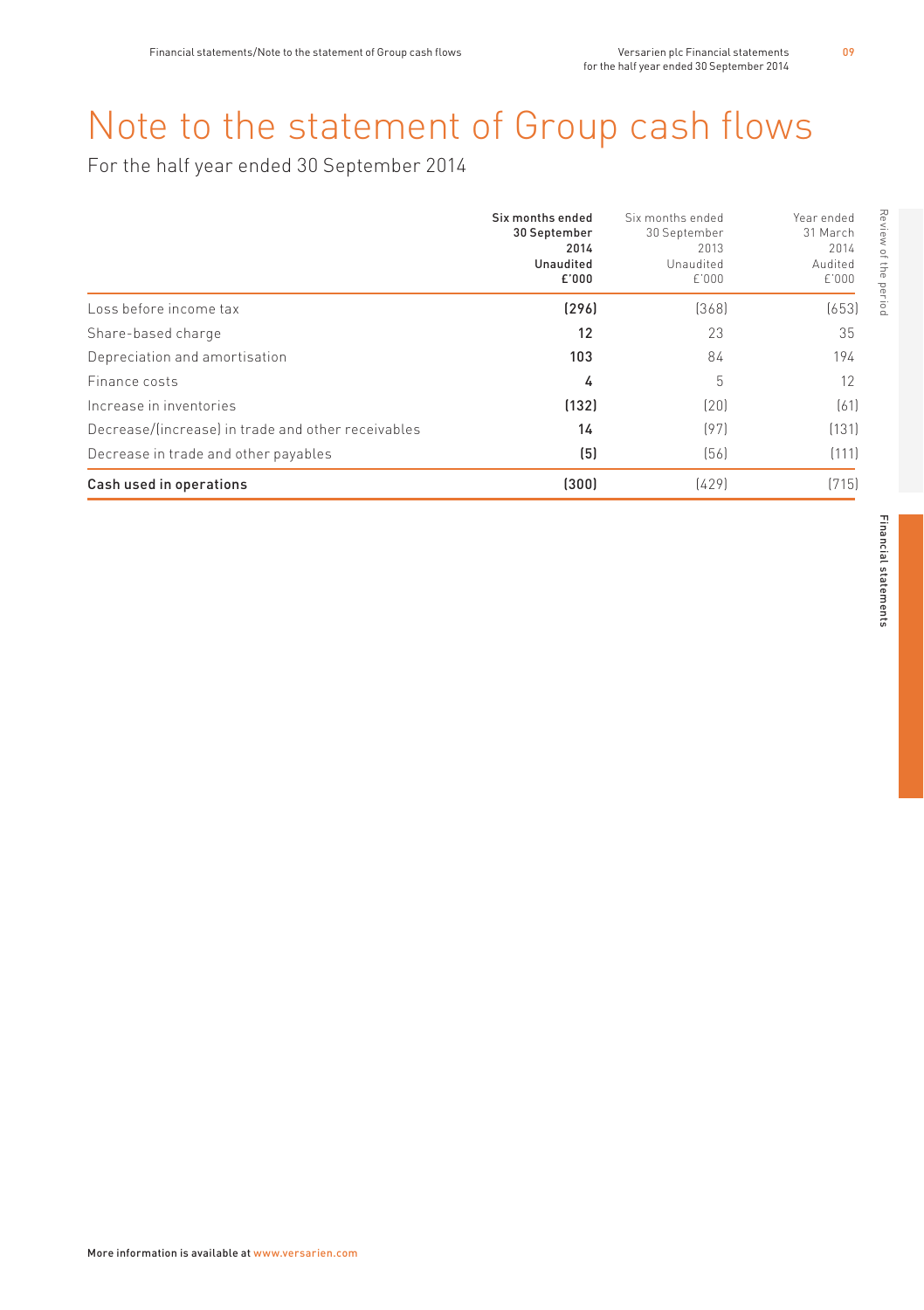# Notes to the unaudited interim statements

For the half year ended 30 September 2014

### 1. Basis of preparation

The interim financial information has been prepared on the basis of International Financial Reporting Standards (IFRSs) as adopted by the European Union. Full details of accounting policies are included in the Annual Report for the year ended 31 March 2014. Fixed annual charges are apportioned to the interim period on the basis of time elapsed. Other expenses are accrued in accordance with the same principles used in the preparation of the annual accounts. The Group has not applied IAS 34, Interim Financial Reporting, which is not mandatory for UK groups, in the preparation of these interim financial statements.

## 2. Exceptional items

|                                | Six months ended | Six months ended | Year ended |
|--------------------------------|------------------|------------------|------------|
|                                | 30 September     | 30 September     | 31 March   |
|                                | 2014             | 2013             | 2014       |
|                                | Unaudited        | Unaudited        | Audited    |
|                                | £'000            | £'000            | £'000      |
| Acquisition costs              | 45               | 123              | 147        |
| Restructuring costs            | 96               | 50               | 50         |
| Associate company set-up costs | 23               |                  |            |
|                                | 164              | 173              | 197        |

Acquisition costs relate to the purchase of 2-DTech Limited together with other amounts expended on potential acquisitions which did not proceed to completion. Restructuring costs relate to an expected move of the leasehold premises from which Total Carbide currently operates. The associate company set-up costs relate to the Group's joint venture, DV Composite Tooling Limited.

## 3. Loss per share

The loss per share has been calculated by dividing the loss after taxation of £281,000 (2013: £368,000) by the weighted average number of shares in issue of 101,541,596 (2013: 71,157,101) during the period.

The calculation of the diluted earnings per share is based on the basic earnings per share adjusted to allow for the issue of shares on the assumed conversion of all dilutive options. However, in accordance with IAS33 "Earnings Per Share", potential Ordinary shares are only considered dilutive when their conversion would decrease the profit per share or increase the loss per share. As at 30 September 2014 there were 2,882,478 (2013: 3,388,534) potential Ordinary shares which have been disregarded in the calculation of diluted earnings per share as they were considered non-dilutive at that date.

## 4. Intangible assets

| $\sim$                             | 30 September<br>2014<br>Unaudited<br>£'000 | 30 September<br>2013<br>Unaudited<br>£'000 | 31 March<br>2014<br>Audited<br>£'000 |
|------------------------------------|--------------------------------------------|--------------------------------------------|--------------------------------------|
| Goodwill                           | 999                                        | 354                                        | 354                                  |
| Fair value of intangibles acquired | 91                                         | 116                                        | 103                                  |
| Development costs                  | 170                                        | 69                                         | 67                                   |
| Licence                            | 47                                         | 71                                         | 62                                   |
| Total                              | 1,307                                      | 610                                        | 586                                  |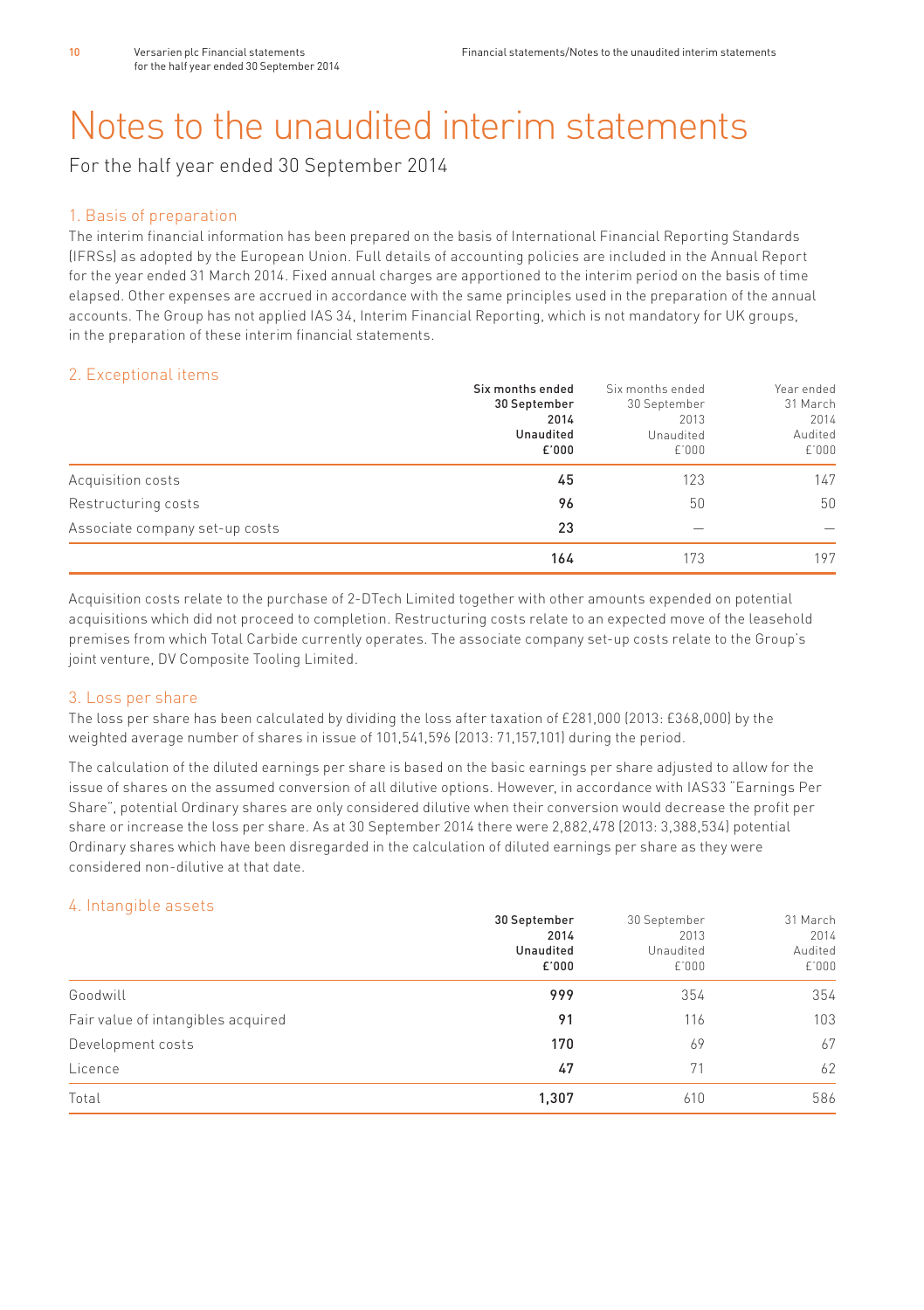### 5. Acquisition of subsidiary

On 1 May 2014 the Company completed the acquisition of 85% of the share capital of 2D-Tech Limited for a consideration of £740,000 comprising cash of £220,000, 846,153 Ordinary shares at a price of 26 pence per share and a commitment to fund vendor projects at a maximum cost of £300,000. The provisional fair value of the assets and liabilities of 2D-Tech at the date of acquisition was as follows: Provisional fair

|                               | <b>FI UVISIUII dLI I dII</b> |
|-------------------------------|------------------------------|
|                               | value<br>£'000               |
| Non-current assets            |                              |
| Property, plant and equipment | 126                          |
| <b>Current assets</b>         |                              |
| Inventories                   | 10                           |
| Trade and other receivables   | 42                           |
| Cash and cash equivalents     | 257                          |
|                               | 309                          |
| <b>Total assets</b>           | 435                          |
| <b>Current liabilities</b>    |                              |
| Trade and other payables      | (78)                         |
| Accruals and deferred income  | [262]                        |
| <b>Total liabilities</b>      | (340)                        |
| Net assets acquired           | 95                           |
| Goodwill                      | 645                          |
| Consideration                 | 740                          |
| Consideration satisfied by:   |                              |
| Shares issued                 | 220                          |
| Cash                          | 220                          |
| Deferred consideration        | 300                          |
|                               | 740                          |

In accordance with IFRS 3, the Board has reviewed the fair value of the assets and liabilities using the information available to it since 2-DTech was acquired.

### 6. Dividends

As stated in the AIM admission document the Board's objective is to continue to grow the Group's business and it is expected that any surplus cash resources will, in the short to medium term, be re-invested into the research and development of the Group's products. In view of this, no dividend is declared and the Directors will not be recommending a dividend for the foreseeable future. However, the Board intends that the Company will recommend or declare dividends at some future date once they consider it commercially prudent for the Company to do so, bearing in mind its financial position and the capital resources required for its development.

#### 7. Interim Report

Copies of the Interim Report are being sent to shareholders and are available to the public from the offices of Versarien plc at Building 4, Vantage Point Business Village, Mitcheldean, Gloucestershire GL17 0DD. The Interim Report and interim announcement will also be available on the Group's website at www.versarien.com. 11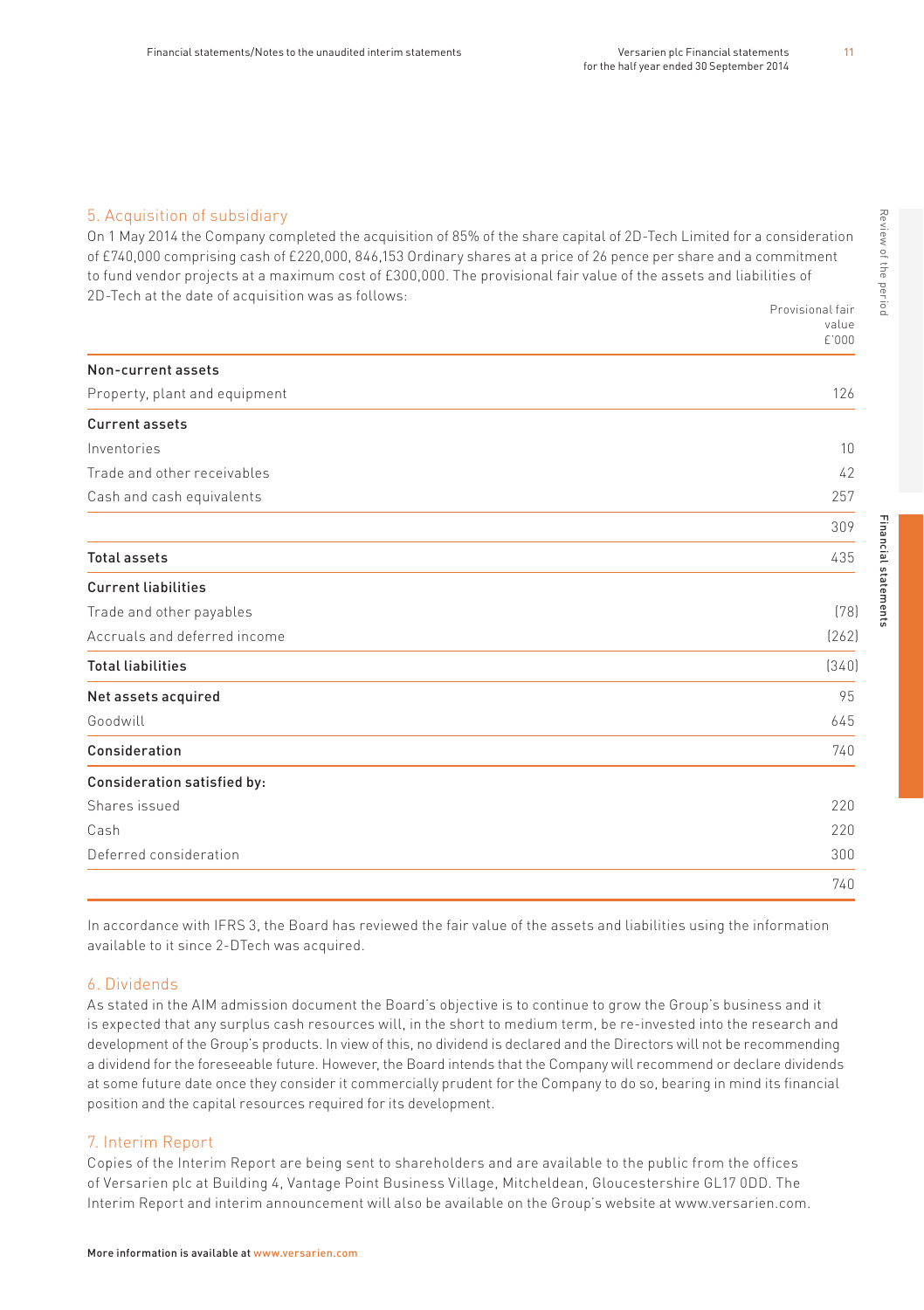# Group information

### **Directors**

12

Ian Balchin Non-executive Chairman

Neill Ricketts Chief Executive Officer

Will Battrick Chief Technical Officer

Christopher Leigh Chief Financial Officer

David (Jeremy) Veasey Non-executive Director

# Advisers

**Registrars** Share Registrars Limited Suite E First Floor 9 Lion & Lamb Yard Farnham Surrey GU9 7LL

### Auditor

PricewaterhouseCoopers LLP 31 Great George Street Bristol BS1 5QD

### Nominated adviser and broker

Charles Stanley & Co. Ltd 25 Luke Street London EC2A 4AR

Legal adviser Field Fisher Waterhouse LLP Riverbank House 2 Swan Lane London EC4R 3TT

### Financial PR

Abchurch Communications 125 Old Broad Street London EC2N 1AR

### Tax adviser

Chantrey Vellacott DFK LLP Russell Square House 10–12 Russell Square London WC<sub>1</sub>B<sub>5LF</sub>

## Secretary and registered office

Christopher Leigh Building 4 Vantage Point Business Village Mitcheldean Gloucestershire GL17 0DD

Company registration number 8418328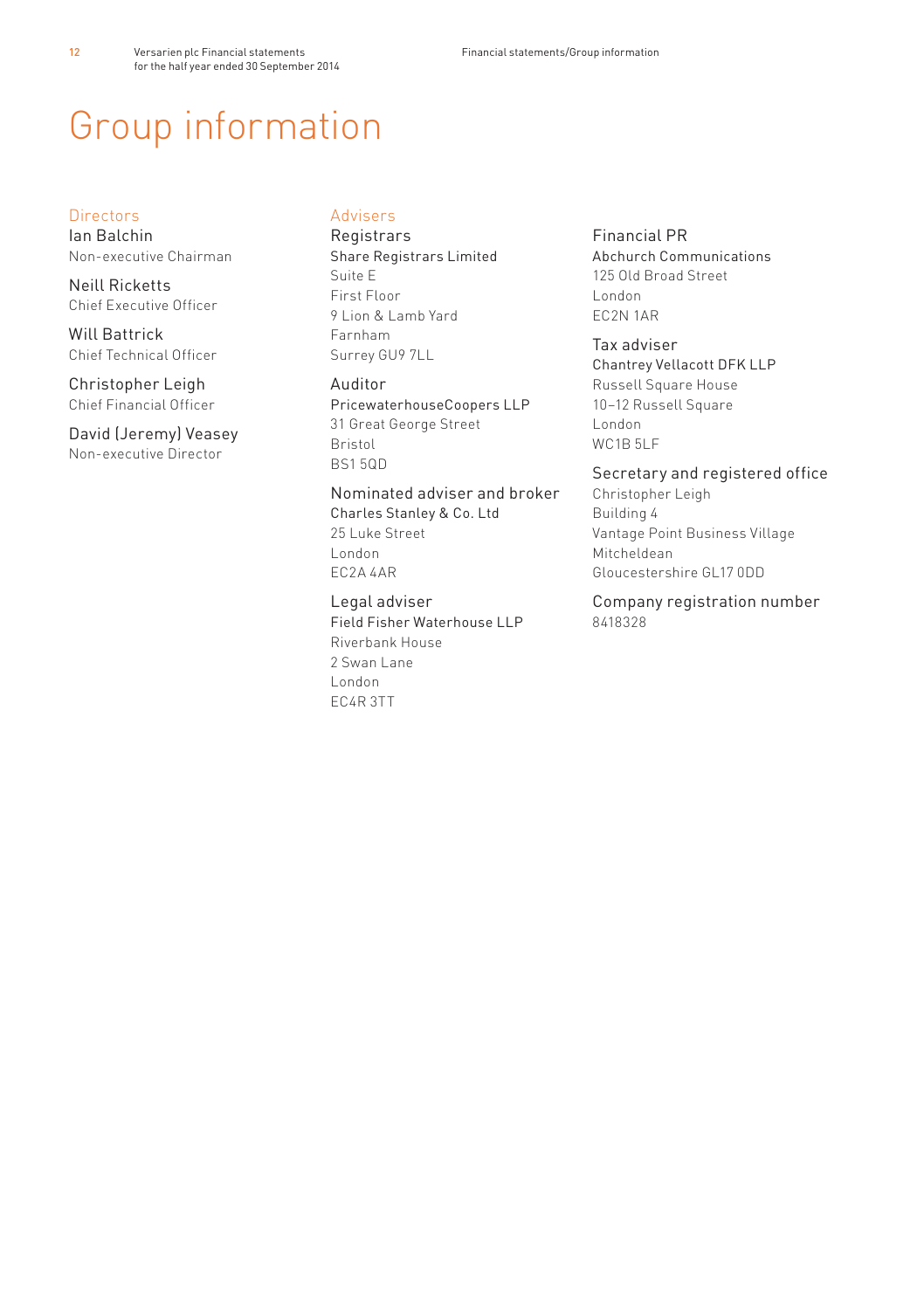

Gold Medal Winners – 2012



HP Smart Business of the Year – 2013

I



Innovator of the Year  $-2013$ 



Start Up of the Year  $-2013$ 





Winners – 2014 Winners – 2014



Design Portfolio plants ten trees for each of its corporate report projects,<br>in association with Trees for Cities.